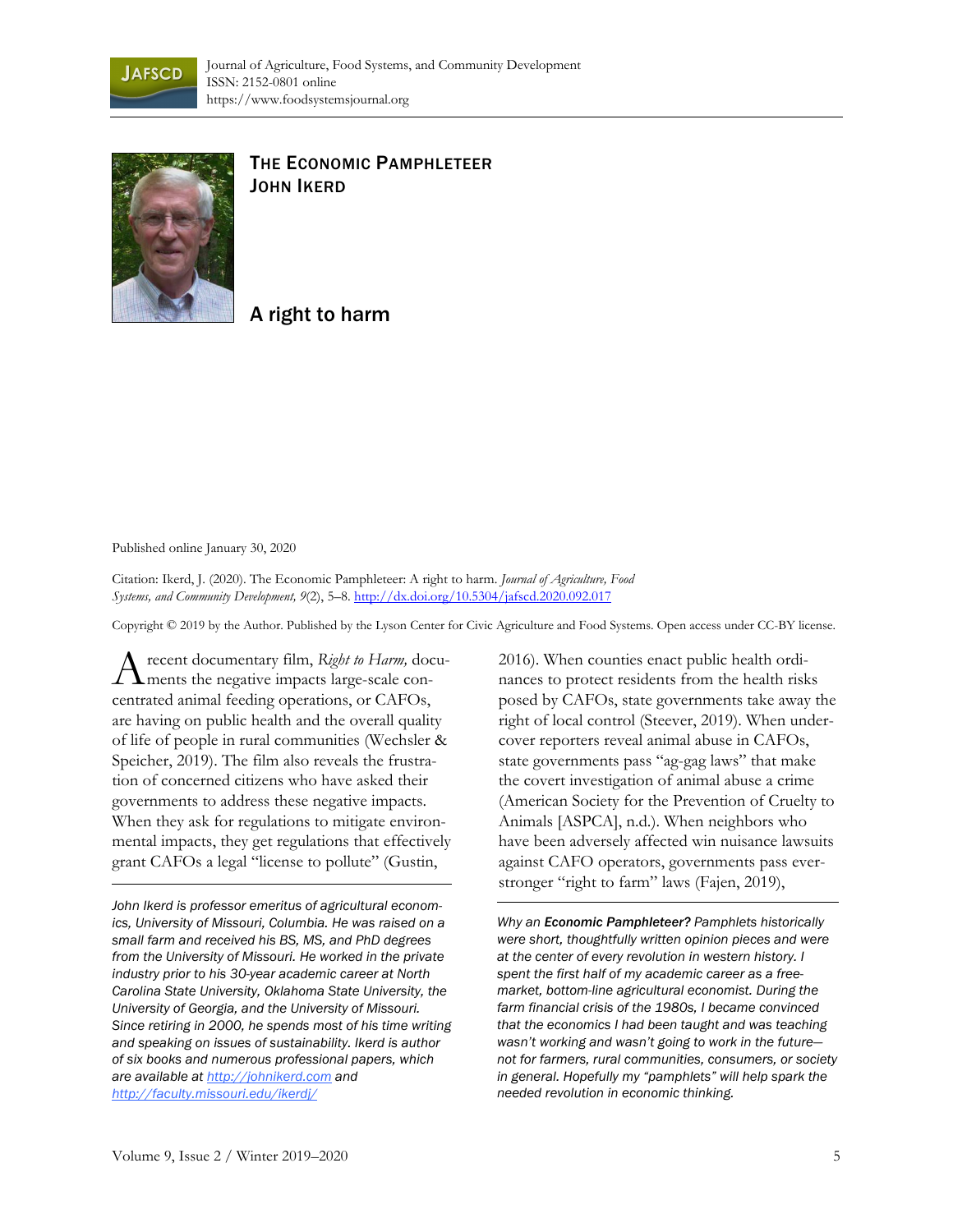essentially giving CAFO operators the "right to harm." Thus the title of the film.

 Public efforts to ban the use of pesticides in crop production that threaten the health of farmworkers and the integrity of natural ecosystems have resulted in similar frustrations (Milman, 2017; Natural Food Certifiers 2019). When the federal government refused consumers' demands for labeling of genetically modified food ingredients, some states attempted to pass their own labeling laws. The federal government then responded by passing a law known as the DARK Act, which

requires essentially useless labels in all states and prevents all other labeling of genetically modified foods (Detisch, 2016). When Congress responded to public pressure for a country of origin labeling law, the USDA refused to implement the law, and it was eventually repealed by Congress in response to threats from the World Trade Organization (Fink Huehnergarth, 2015). When the National Organic Program responded to public concerns by approving stronger animal welfare rules for organic animal production, the

USDA delayed and eventually abandoned implementation of the rule (Associated Press, 2018). In every instance, the government has given the economic interests of industrial agriculture priority over the rights of people to protect their health and determine their own systems of food production.

 This certainly is not the first time in history that our governments have given presumed "economic rights" priority over fundamental "human rights." For example, the economy of this nation most certainly its agricultural economy—was built on the institutional foundation of *slavery*. The founders of the nation knew slavery was a denial of basic human rights, which the government was obligated to protect. They wrote in the American Declaration Independence: *"We hold these truths to be self-evident, that all men are created equal, that they are endowed by their Creator with certain unalienable Rights,* 

In every instance, the government has given the economic interests of industrial agriculture priority over the rights of people to protect their health and determine their own systems of food production.

*that among these are Life, Liberty, and the Pursuit of Happiness.—That to secure these rights, Governments are instituted among Men"* (Declaration of Independence, 1776). However, the U.S. Constitution is silent on the issue of slavery, neither affirming nor denying it—presumably a matter of political and economic expediency. The nation is still suffering the consequences of that omission.

 However, the nation eventually awakened to the hypocrisy as well as the national tragedy of slavery. Abraham Lincoln, in his historic address at Cooper Union in New York prior to the Civil War,

> rhetorically asked what it would take to appease the slave states. At the time, he was simply calling for a moratorium on slavery, meaning any *new* states would be free. After addressing a long list of previous efforts to pacify the slave states, he said, *"The question recurs, what will satisfy them? . . . These natural, and apparently adequate means all failing, what will convince them? This, and this only: cease to call slavery*  **wrong,** *and join them in calling it* **right.** *And this must be done thoroughly—done in* **acts** *as well as in* **words** *. . . The whole atmosphere*

*must be disinfected from all taint of opposition to slavery"* (emphasis in original; Lincoln, 1860). LET ME MAKE PERFECTLY CLEAR, I am not equating the threats posed by industrial agriculture or CAFOs to the tragedy of slavery. The delayed and protracted end to slavery is perhaps the greatest failure of the U.S. government. Instead, I simply argue that, like slavery, the advent and growth of CAFOs are failures of our government to fulfill its fundamental purpose of securing and protecting basic human rights.

 The industrial agricultural establishment wields economic and political power today, not unlike the power of the economic and political power of antebellum slave owners and plantation agriculture. Whenever people try to find ways to protect the environment, public health, and quality of life, the response is much the same as when Lincoln attempted to negotiate and legislate an end to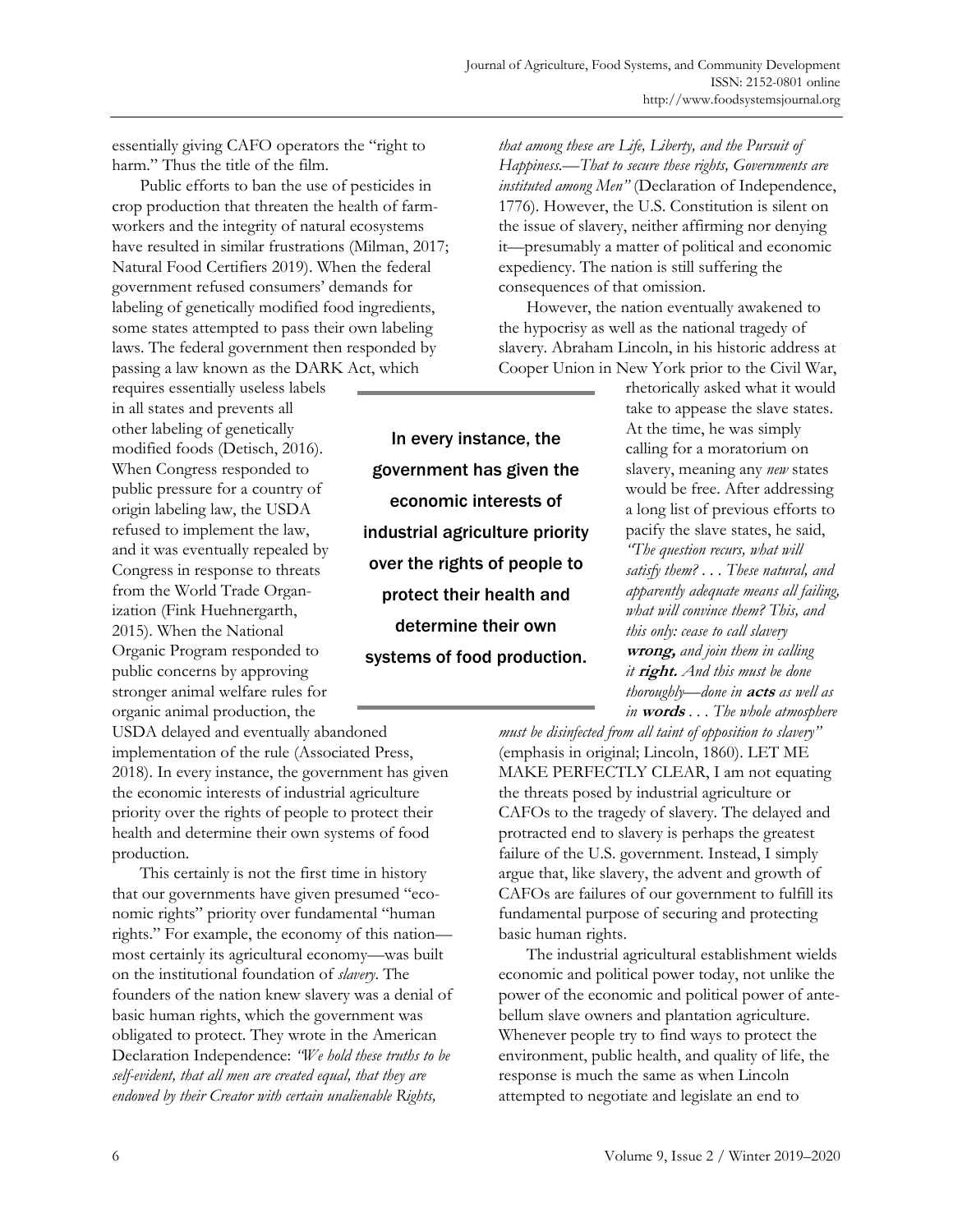slavery. Paraphrasing Lincoln, it seems that nothing will appease them short of *ceasing to call industrial agriculture* **wrong** *and joining them in calling it* **right** *in* **acts** *as well as* **words**. *The whole atmosphere must be disinfected from all taint of opposition to so-called modern industrial agricultural practices.*

 This, we simply cannot do. If we Americans have the right to *life,* as affirmed in the Declaration of Independence, we have a right to clean air and water and wholesome food—the essentials of life and the liberty to pursue happiness. After stating that governments are instituted to secure these rights, the Declaration of Independence continues, *"That whenever any Form of Government becomes destructive of these ends, it is the Right of the People to alter or to abolish it, and to institute new Government, laying its foundation on such principles and organizing its powers in such form, as to them shall seem most likely to effect their Safety and Happiness."*

How can advocates of a socially responsible

agri-food system reclaim their rights? They can keep on doing what they have been doing. They certainly are not winning every battle, but they are slowly winning the war. They are making more people aware of the realities of industrial agriculture. They are changing public opinion, which ultimately will lead to either changes in laws or a change in government. Those who feel frustrated can find hope in the words with which Lincoln closed his speech at Cooper Union: *"Neither let us be slandered from our duty by false accusations against us, nor frightened from it by menaces of destruction to the Government nor of dungeons to ourselves. LET US HAVE FAITH THAT RIGHT MAKES MIGHT, AND IN THAT FAITH, LET US, TO THE END, DARE TO DO OUR DUTY AS WE UNDER-STAND IT"* (emphasis in original; Lincoln, 1860).

 We each have a duty to defend and protect the basic human rights with which we are all equally endowed. *There is no right to harm*.

## **References**

- American Society for the Prevention of Cruelty to Animals (ASPCA). (n.d.). *What is ag-gag legislation?* Retrieved January 22, 2020, from https://www.aspca.org/animal-protection/public-policy/what-ag-gag-legislation
- Associated Press. (2018, March 12). USDA kills animal welfare rule for organic meat. *Des Moines Register*. Retrieved from https://www.desmoinesregister.com/story/money/agriculture/2018/03/12/usda-kills-animal-welfare-rule-organicmeat/419106002/
- Declaration of Independence. (1776, July 4). America's Founding Documents: Declaration of Independence: A Transcription. National Archives. Retrieved from https://www.archives.gov/founding-docs/declaration-transcript
- Detisch, C. (2016, August 1). President Obama signs DARK Act into law. *Food and Water Watch.* Retrieved from https://www.foodandwaterwatch.org/news/president-obama-signs-dark-act-law
- Fajen, O. F. (2019, March 1). North Carolina expands protections for its farmers under the Right to Farm Act. Retrieved from the Fox Rothschild LLP website: https://animallaw.foxrothschild.com/2019/03/01/north-carolina-expandsprotections-for-its-farmers-under-the-right-to-farm-act/
- Fink Huehnergarth, N. (2015, December 21). Quashing consumers' right-to-know, Congress repeals country-of-originlabeling for beef and pork. *Forbes.* Retrieved from https://www.forbes.com/sites/nancyhuehnergarth/2015/12/21/quashing-consumers-right-to-know-congressrepeals-country-of-origin-labeling-for-beef-and-pork/#ca1fe7436e54
- Gustin, G. (2016, October 21). Factory farms get bigger, pollution grows, but regulators don't even know where they are. *Inside Climate News*. Retrieved from https://insideclimatenews.org/news/19102016/cafo-epa-regulationsfactory-farms-get-bigger-pollution-grows-environmental-impact-methane
- Lincoln, A. (1860, February 20). *Cooper Union Address.* Retrieved from Abraham Lincoln Online, http://www.abrahamlincolnonline.org/lincoln/speeches/cooper.htm
- Milman, O. (2017, May 17). Pesticide that Trump's EPA refused to ban blamed for sickening farm workers. *The Guardian.* Retrieved from https://www.theguardian.com/environment/2017/may/17/pesticide-trump-bancalifornia-farm-workers-sick
- Natural Food Certifiers. (2019, June 1). *US recently banned 12 dangerous pesticides for bees. Environmentalists are pleased but concerned!* Retrieved from https://nfccertification.com/the-us-just-banned-12-pesticides-that-are-like-nicotine-forbees-heres-how-dangerous-they-are/